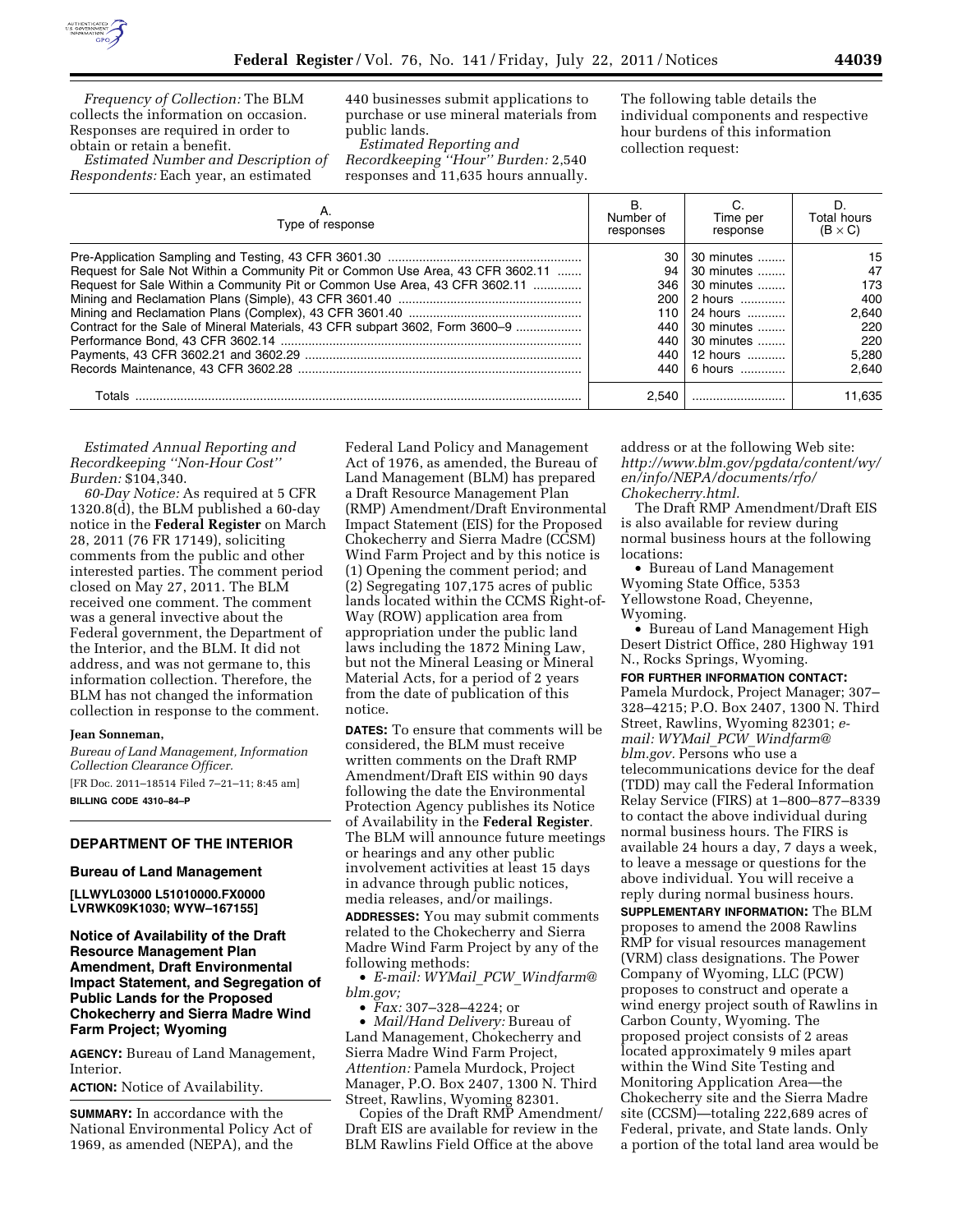used for, or disturbed by, the project. The project proposal includes 1,000 wind turbine generators (WTG) and associated infrastructure, each capable of producing 1.5 to 3 megawatts (MW) with a total nameplate capacity of 1,500 to 3,000 MW of electrical power.

Public lands within the CCSM project area would be segregated under the authority contained in 43 CFR 2091.3– 1(e) and 43 CFR 2804.25(e) for a period of 2 years, in order to process the ROW application filed on the described lands; this 2-year segregation period will commence on July 22, 2011. It has been determined that this segregation is necessary for the orderly administration of the public lands.

The temporary segregation period will terminate and the lands will automatically re-open to appropriation under the public land laws, including the mining laws, if one of the following events occurs: (1) Upon the BLM's issuance of a decision regarding whether to issue a ROW authorization for the wind energy generation proposal; (2) Upon publication in the **Federal Register** of a notice of termination of the segregation; or (3) Without further administrative action at the end of the segregation provided for in the **Federal Register** notice initiating the segregation, whichever occurs first. Any segregation made under this authority would be effective only for a period of up to 2 years, without the possibility of extension.

In accordance with 43 CFR 2091.3– 1(e) and 2804.25(e), the following described public lands within the proposed project area are hereby segregated for a period of up to 2 years, subject to valid existing rights, from all forms of appropriation under the public land laws, including location and entry under the United States mining laws, but not from leasing under the mineral leasing laws or disposal under the mineral material laws:

#### **Sixth Principal Meridian**

- T. 16 N., R. 87 W.,
- Sec. 5, lots 4, 5, 6, 11, and 12, N<sup>1</sup>/<sub>2</sub>; SW<sup>1</sup>/<sub>4</sub>. and SW1⁄4; SW1⁄4; sec. 6, lots 1 to 21, inclusive, and SE1⁄4; sec. 7, lots 1 to 4, inclusive, lots 9 and 10, and NW1⁄4 NE1⁄4; sec. 18, lots 3, 4, and 9.
- T. 16 N., R. 88 W.,
- Sec. 1, lots 11 to 23, inclusive;
- Sec. 2, lots 11 to 27, inclusive;
- Sec. 3, SW1⁄4SW1⁄4 and tract 38 A, B, C;
- Sec. 4, lots 11 to 22, inclusive, and  $S\frac{1}{2}$ ; Sec. 5, lots 11 to 22, inclusive, and  $S\frac{1}{2}$ ;
- Sec. 6, lots 14 to 28, inclusive, and SE $\frac{1}{4}$ ;
- Sec. 9;
- Sec. 10, lots 1 and 2, NE1⁄4NE1⁄4,
- NW<sup>1</sup>/<sub>4</sub>NW<sup>1</sup>/<sub>4</sub>, S<sup>1</sup>/<sub>2</sub>N<sup>1</sup>/<sub>2</sub>, and S<sup>1</sup>/<sub>2</sub>;
- Sec. 11, lots 1 to 6, inclusive,  $S<sup>1</sup>/2NW<sup>1</sup>/4$ , and SW1⁄4;
- Sec. 12, lots 1 and 2.
- T. 17 N., R. 87 W.,
- Sec. 4, lots 1 to 4, inclusive,  $SW<sup>1</sup>/<sub>4</sub>NE<sup>1</sup>/<sub>4</sub>$ , S1⁄2NW1⁄4, SW1⁄4, and W1⁄2SE1⁄4; Sec. 5, lots 1 to 4, inclusive,  $S\frac{1}{2}N\frac{1}{2}$ , and
- S1⁄2; Sec. 6, lots 1 to 7, inclusive,  $S<sup>1</sup>/2NE<sup>1</sup>/4$ ,
- SE1⁄4NW1⁄4, E1⁄2SW1⁄4, and SE1⁄4; Sec. 7, lots 2 to 4, inclusive,  $NE<sup>1</sup>/<sub>4</sub>$ ,
- E1⁄2W1⁄2, NE1⁄4SE1⁄4, and S1⁄2SE1⁄4; Sec. 8;
- Sec. 9,  $W^{1/2}E^{1/2}$  and  $W^{1/2}$ ;
- Sec. 17;
- Sec. 18, lots 5 to 19, inclusive;
- Sec. 19, lots 7 and 8;
- Sec. 20, E1⁄2 and S1⁄2SW1⁄4;
- Sec. 29, NW1⁄4 (less SE1⁄4SE1⁄4SE1⁄4NW1⁄4), NW<sup>1</sup>/<sub>4</sub>SW<sup>1</sup>/<sub>4</sub>, S<sup>1</sup>/<sub>2</sub>SW<sup>1</sup>/<sub>4</sub>, and SE<sup>1</sup>/<sub>4</sub>;
- Sec. 31, lots 2, 3, and 4, NE1⁄4NE1⁄4, S1⁄2NE1⁄4, SE1⁄4NW1⁄4, E1⁄2SW1⁄4, and SE1⁄4;
- Sec. 32.
- T. 17 N., R. 88 W.,
	- Sec. 1, lots 1 to 4, inclusive,  $S\frac{1}{2}N\frac{1}{2}$ , and N1⁄2S1⁄2;
- Sec. 3,  $S^{1/2}N^{1/2}$ ;
- Sec. 4, lots 1 to 4, inclusive,  $S\frac{1}{2}N\frac{1}{2}$ , and  $S^{1/2}$ :
- Sec. 5,  $S\frac{1}{2}N\frac{1}{2}$  and  $S\frac{1}{2}$ ;
- Sec. 6, lots 5 to 10, inclusive, S1⁄2NE1⁄4, SE1⁄4SW1⁄4, N1⁄2SE1⁄4, and SE1⁄4SE1⁄4;
- Sec. 7, lots 1 to 4, inclusive, SW1⁄4NE1⁄4, E1⁄2W1⁄2, W1⁄2SE1⁄4, and SE1⁄4SE1⁄4;
- Sec. 8, N<sup>1</sup>/<sub>2</sub>, E<sup>1</sup>/<sub>2</sub>SW<sup>1</sup>/<sub>4</sub>, and SE<sup>1</sup>/<sub>4</sub>;
- Secs. 9 and 10;
- Sec. 11, W1⁄2NW1⁄4;
- Sec. 12, NE1⁄4, E1⁄2NW1⁄4, SW1⁄4, W1⁄2SE1⁄4, and SE1⁄4SE1⁄4;
- Sec. 13, N<sup>1</sup>/<sub>2</sub>, N<sup>1</sup>/<sub>2</sub>S<sup>1</sup>/<sub>2</sub>, and SE<sup>1</sup>/<sub>4</sub>SE<sup>1</sup>/<sub>4</sub>; Sec. 14, NW1⁄4NE1⁄4, S1⁄2NE1⁄4, NW1⁄4, and  $N^{1/2}S^{1/2}$ ;
- Sec. 15, NE<sup>1</sup>/<sub>4</sub> and N<sup>1</sup>/<sub>2</sub>SE<sup>1</sup>/<sub>4</sub>;
- Sec. 17;
- Sec. 18, lots 1 to 4, inclusive,  $E\frac{1}{2}$ , and E1⁄2W1⁄2;
- Sec. 19, lots 1 to 4, inclusive,  $E\frac{1}{2}$ , and E1⁄2W1⁄2;
- Sec. 20, W1⁄2E1⁄2 and W1⁄2;
- Sec. 28, W1⁄2;
- Sec. 29;
- Sec. 30, lots 1, 2, and 3, NE1⁄4, E1⁄2NW1⁄4, NE1⁄4SW1⁄4, N1⁄2SE1⁄4, and SE1⁄4SE1⁄4; Sec. 31, lots 1 to 4, inclusive, NE1⁄4NE1⁄4,
	- $S^{1/2}NE^{1/4}$ ,  $E^{1/2}W^{1/2}$ , and  $SE^{1/4}$ ;
- Sec. 32;
- Sec. 33, NW $\frac{1}{4}$  and  $S\frac{1}{2}$ ;
- Sec. 34, NE<sup>1</sup>/<sub>4</sub> and S<sup>1</sup>/<sub>2</sub>;
- Sec. 36, E<sup>1</sup>/2SE<sup>1</sup>/4.
- T. 17 N., R. 89 W.,
- Sec. 1, lots 5 to 17, inclusive;
- Sec. 2, lots 3 to 14, inclusive; Sec. 3, lots 5 to 9, inclusive, and  $S<sup>1</sup>/2SE<sup>1</sup>/4$ ;
- Sec. 4, lots 3 to 18, inclusive;
- Sec. 6, lots 8 to 23, inclusive;
- Sec. 11, N1⁄2;
- Sec. 12, lots 1 to 4, inclusive, and W1⁄2;
- Sec. 13, lots 1 to 4 inclusive, and NW $\frac{1}{4}$ .
- T. 18 N., R. 85 W.,
- Sec. 18, lots 1 thru 4, inclusive, E<sup>1</sup>/2 and  $E^{1/2}W^{1/2}$ ;
- Sec. 20;
- Sec. 30, lots 1 to 4, inclusive,  $E^{1/2}$  and  $E^{1/2}W^{1/2}$ .
- T. 18 N., R. 86 W.,
- Secs. 14 and 16;
- Sec. 18, lots 1 to 4, inclusive, E<sup>1</sup>/<sub>2</sub> and E1⁄2W1⁄2;

Secs. 26 and 28; Sec. 30, lots 1 to 4, inclusive, E<sup>1</sup>/<sub>2</sub> and  $E^{1/2}W^{1/2}$ T. 18 N., R. 87 W., Sec. 2, lots 1 to 4, inclusive,  $S\frac{1}{2}N\frac{1}{2}$ , and  $S^{1/2}$ : Sec. 4, lots 5 to 20, inclusive; Sec. 6, lots 8 to 23 inclusive; Secs. 8, 10, 12, 14, and 16; Sec. 18, lots 5 to 20, inclusive; Secs. 20, 22, 24, 26, and 28; Sec. 30, lots 5 to 20, inclusive; Sec. 31, lot 4, SE<sup>1</sup>/<sub>4</sub>SW<sup>1</sup>/<sub>4</sub>, and S<sup>1</sup>/<sub>2</sub>SE<sup>1</sup>/<sub>4</sub>; Sec. 32, SW1⁄4SE1⁄4; Sec. 33, SW1⁄4NE1⁄4, S1⁄2NW1⁄4, S1⁄2NW1⁄4, and  $S<sup>1</sup>/2$ : Sec. 34, N<sup>1</sup>/<sub>2</sub>, N<sup>1</sup>/<sub>2</sub>SW<sup>1</sup>/<sub>4</sub>, and SE<sup>1</sup>/<sub>4</sub>. T. 18 N., R. 88 W., Sec. 2, lots 1 and 2, S<sup>1</sup>/<sub>2</sub>N<sup>1</sup>/<sub>2</sub>, and S<sup>1</sup>/<sub>2</sub>; Sec. 4, lot 4, SW1⁄4NW1⁄4, and W1⁄2SW1⁄4; Sec. 8, NE<sup>1</sup>/<sub>4</sub>, W<sup>1</sup>/<sub>2</sub>, NE<sup>1</sup>/<sub>4</sub>SE<sup>1</sup>/<sub>4</sub>, and  $S<sup>1</sup>/2SE<sup>1</sup>/4$ Sec. 10, W1⁄2; Secs. 12 and 14; Sec. 18, lots 1 to 4, inclusive,  $E\frac{1}{2}$ , and E1⁄2W1⁄2; Sec. 20; Sec. 22, N1⁄2NE1⁄4, SE1⁄4NE1⁄4, NE1⁄4NW1⁄4, and  $S<sup>1</sup>/2$ : Sec. 26, E1⁄2, NW1⁄4NW1⁄4, S1⁄2NW1⁄4, and SW1⁄4; Sec. 30, lots 1 to 4, inclusive,  $E\frac{1}{2}$ , and E1⁄2W1⁄2; Sec. 32; Sec. 34, N1⁄2 and SW1⁄4; Sec. 35, S1⁄2SE1⁄4; Sec. 36. T. 18 N., R. 89 W., Sec. 10; Sec. 12, lots 1 to 4, inclusive, and W1⁄2; Secs. 14, 20, and 22; Sec. 24, lots 1 to 4, inclusive, and  $W<sup>1</sup>/2$ ; Secs. 26 and 28; Sec. 32, lots 1 to 12, inclusive,  $N\frac{1}{2}NE\frac{1}{4}$ , and  $\rm N^{1}\!/_{2}SE^{1}\!/_{4}:$ Sec. 34, lots 1 to 16, inclusive; Sec. 35, S1⁄2SE1⁄4. T. 19 N., R. 85 W., Sec. 4, lots 1 to 4, inclusive,  $S\frac{1}{2}N\frac{1}{2}$ , and  $S_{1/2}$ Sec. 6, lots 1 to 7, inclusive,  $S\frac{1}{2}NE\frac{1}{4}$ , SE1⁄4NW1⁄4, E1⁄2SW1⁄4, and SE1⁄4; Sec. 8; Sec. 10, NW1⁄4NE1⁄4, S1⁄2NE1⁄4, NW1⁄4, and S1⁄2; Sec. 18, lots 1 thru 4, inclusive, E<sup>1</sup>/<sub>2</sub>, and E1⁄2W1⁄2. T. 19 N., R. 86 W., Sec. 2, lots 1 to 4, inclusive,  $S\frac{1}{2}N\frac{1}{2}$ , and S1⁄2; Sec. 4, lots 5 to 20, inclusive; Sec. 6, lots 8 to 23, inclusive; Secs. 8, 10, and 12; Sec. 14, W<sup>1</sup>/<sub>2</sub>E<sup>1</sup>/<sub>2</sub>, and W<sup>1</sup>/<sub>2</sub>; Sec. 16; Sec. 18, lots 1 to 4, inclusive,  $E\frac{1}{2}$ , and E1⁄2W1⁄2; Secs. 20, 22, and 24. T. 19 N., R. 87 W., Sec. 2, lots 1 to 4, inclusive,  $S\frac{1}{2}N\frac{1}{2}$  and  $S^{1/2}$ : Sec. 4, lots 1 and 2, S<sup>1</sup>/<sub>2</sub>N<sup>1</sup>/<sub>2</sub>, and S<sup>1</sup>/<sub>2</sub>; Sec. 6, lots 1 to 7, inclusive,  $S\frac{1}{2}NE\frac{1}{4}$ ,

SE1⁄4NW1⁄4, E1⁄2SW1⁄4, and SE1⁄4;

Secs. 20 and 22;

Sec. 24, lots 1 to 16, inclusive;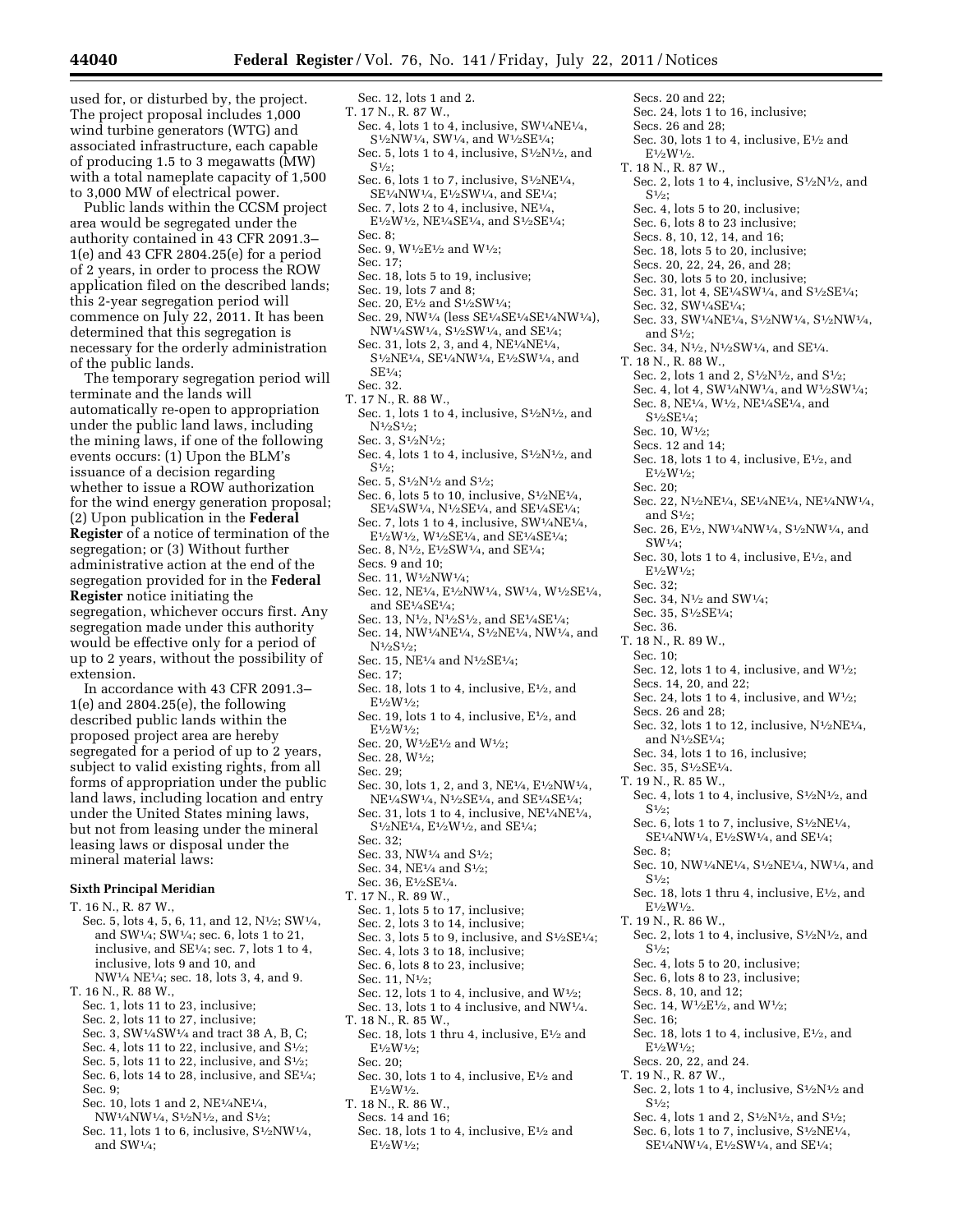Secs. 8, 10, and 12; T. 19 N., R. 88 W., Sec. 12. T. 20 N., R. 85 W., Sec. 4, lots 1 to 10, inclusive,  $S\frac{1}{2}S\frac{1}{2}$ ; Sec. 6, lots 1 to 3, inclusive, lots 8 to 16, inclusive, and S1⁄2SE1⁄4; Secs. 8, 10, 14, and 16; Sec. 18, lots 5 to 12, inclusive, and  $E\frac{1}{2}$ ; Secs. 20, 22, 24, 26, and 28; Sec. 30, lots 5 to 10, inclusive,  $E\frac{1}{2}$ , and E1⁄2SW1⁄4; Secs. 32 and 34. T. 20 N., R. 86 W., Sec. 2, lots 1 to 4, inclusive, and  $S\frac{1}{2}$ ; Sec. 4, lots 1 to 4, inclusive, and  $S\frac{1}{2}$ ; Sec. 6, lots 1 to 6, inclusive, E<sup>1</sup>/2SW<sup>1</sup>/4, and SE1⁄4; Secs. 8, 10, 12, 14, and 16; Sec. 18, lots 1 to 4, inclusive,  $E\frac{1}{2}$ , and E1⁄2W1⁄2; Secs. 20, 22, 24, 26, and 28; Sec. 30, lots 1 to 4, inclusive,  $E\frac{1}{2}$ , and  $E^{1/2}W^{1/2}$ ; Secs. 32, 34, and 36. T. 20 N., R. 87 W., Sec. 2, lots 1 to 4, inclusive, and SW1/4; Sec. 4, lots 5 to 11, inclusive; Sec. 6, lots 1 to 6, inclusive, E1⁄2SW1⁄4, and SE1⁄4; Secs. 8 and 10; Sec. 12, lots 1 to 16, inclusive; Sec. 14; Sec. 18 lots 1 to 4, inclusive, and E1⁄2E1⁄2W1⁄2; Secs. 20 and 22; Sec. 24 lots 1 to 16, inclusive; Sec. 26, E<sup>1</sup>/<sub>2</sub>, E<sup>1</sup>/<sub>2</sub>W<sup>1</sup>/<sub>2</sub>, NW<sup>1</sup>/<sub>4</sub>NW<sup>1</sup>/<sub>4</sub>, and SW1⁄4SW1⁄4; Sec. 28; Sec. 30, lots 1 to 4, inclusive,  $E\frac{1}{2}$ , and E1⁄2W1⁄2; Secs. 32 and 34. T. 20 N., R. 88 W., Secs. 12 and 24. T. 21 N., R. 86 W., Sec. 24, S<sup>1</sup>/<sub>2</sub> and S<sup>1</sup>/<sub>2</sub>N<sup>1</sup>/<sub>2</sub>; Sec. 26; Sec. 30, lots 1 to 4, inclusive,  $E\frac{1}{2}$ , and E1⁄2W1⁄2; Secs. 32 and 34;

The areas described aggregate approximately 107,175 acres in Carbon County, Wyoming.

The BLM Rawlins Field Office has been designated as the lead Federal agency for the CCSM Draft RMP Amendment/Draft EIS. Cooperating agencies include the U.S. Forest Service, the State of Wyoming, the Saratoga-Encampment-Rawlins Conservation District, the Little Snake River Conservation District, Medicine Bow Conservation District, Carbon County, and the City of Rawlins.

Scoping took place from July 18, 2008, to September 23, 2008, and involved 4 public meetings held in Saratoga, Rawlins (2), and Baggs, Wyoming. Public and cooperating agency concerns include potential impacts to sensitive species and their habitats, cultural resources, visual

resources, public access, project phasing, and reclamation. Through internal and external scoping, the BLM identified the following resources as issues of concern that are analyzed in detail: Avian species; fish and wildlife, including special status and threatened or endangered species; cultural resources; visual resources; grazing and rangelands; reclamation; water resources; air quality; public access; and recreation. For analysis purposes, the document has been arranged into 2 volumes dealing with the RMP Amendment decision and the CCSM project decision.

Volume I of the Draft RMP Amendment/Draft EIS describes and analyzes VRM planning alternatives for the public lands administered by the BLM Rawlins Field Office within the planning area. The proposed project is located in an area currently managed as VRM classes II and III. With the exception of VRM classes, wind energy development within and adjacent to the CCSM project area conforms to the Rawlins RMP. The Draft RMP Amendment/Draft EIS planning area includes and extends 30 miles beyond the CCSM project area boundary, comprising approximately 3.6 million acres in Carbon County in south central Wyoming. Within this area, the BLM administers approximately 1.3 million acres of public land surface and Federal mineral estate. The BLM administers an additional 100,000 acres of mineral estate under State and privately owned surface. The BLM decisions would apply only to public lands and to the Federal mineral estate administered by the BLM.

The BLM invites public comment on the proposed planning amendment. Comments may be sent to the BLM Rawlins Field Office at the address above. The RMP Amendment will concentrate on 8 specific issues identified through public scoping for the 2008 Rawlins RMP.

*Issue 1:* Energy Development—The planning amendment addresses energy resource decision (*i.e.,* oil and gas, coal, solar, wind energy and transportation network) conflicts with the proposed VRM planning amendments.

*Issue 2:* Special Management Designations—The planning amendment addresses Special Designations/Management Areas decision conflicts with the proposed VRM planning amendment decisions. No Rawlins RMP decisions for the Sand Hills/JO Ranch Area of Critical Environmental Concern would change as a result of the proposed VRM planning amendment.

*Issue 3:* Resource Accessibility—The planning amendment addresses public accessibility and constraints of VRM Class designations in the checkerboard or other intermixed landownership patterns.

*Issue 4:* Fire Management Wildland-Urban Interface—New demands are being placed on public lands because of growth in and around some cities, towns, rural developments and subdivisions in the planning area. Wildland-urban interface decisions may be affected by VRM amendments.

*Issue 5:* Special Status Species Management—VRM class designations may influence maintenance or sustainability of special status species.

*Issue 6:* Water Quality—VRM class designations may influence maintenance or attainment of water quality standards.

*Issue 7:* Vegetation Management—Due to conflicting demands for consumptive and non-consumptive uses of the vegetation resources in the planning area, the amendment will address the influence of VRM class designations on non-consumptive and consumptive uses.

*Issue 8:* Recreation, Cultural Resources and Paleontological Resource Management—The planning area contains cultural and paleontological resources and their associated setting, as well as a variety of recreation opportunities. VRM amendments may influence these resources and opportunities.

Four planning alternatives were analyzed in detail:

1. *Alternative 1:* Continue existing management direction (the No Action Alternative);

2. *Alternative 2:* Provide for development and use opportunities while minimizing adverse impacts to visual resources;

3. *Alternative 3:* Provide for compatible development and use while maintaining focus on greater conservation of visual resources; and

4. *Alternative 4:* Provide for development opportunities while protecting visual resources (the BLM Preferred Alternative).

Volume II of the Draft RMP Amendment/Draft EIS addresses the direct, indirect, and cumulative environmental impacts of constructing and operating the CCSM wind generation facility (proposed action). Alternatives to the proposed action were developed in response to issues and concerns raised during the NEPA scoping period. All alternatives conform with the preferred planning alternative identified in Volume I. Volume II of the EIS analyzes the direct, indirect and